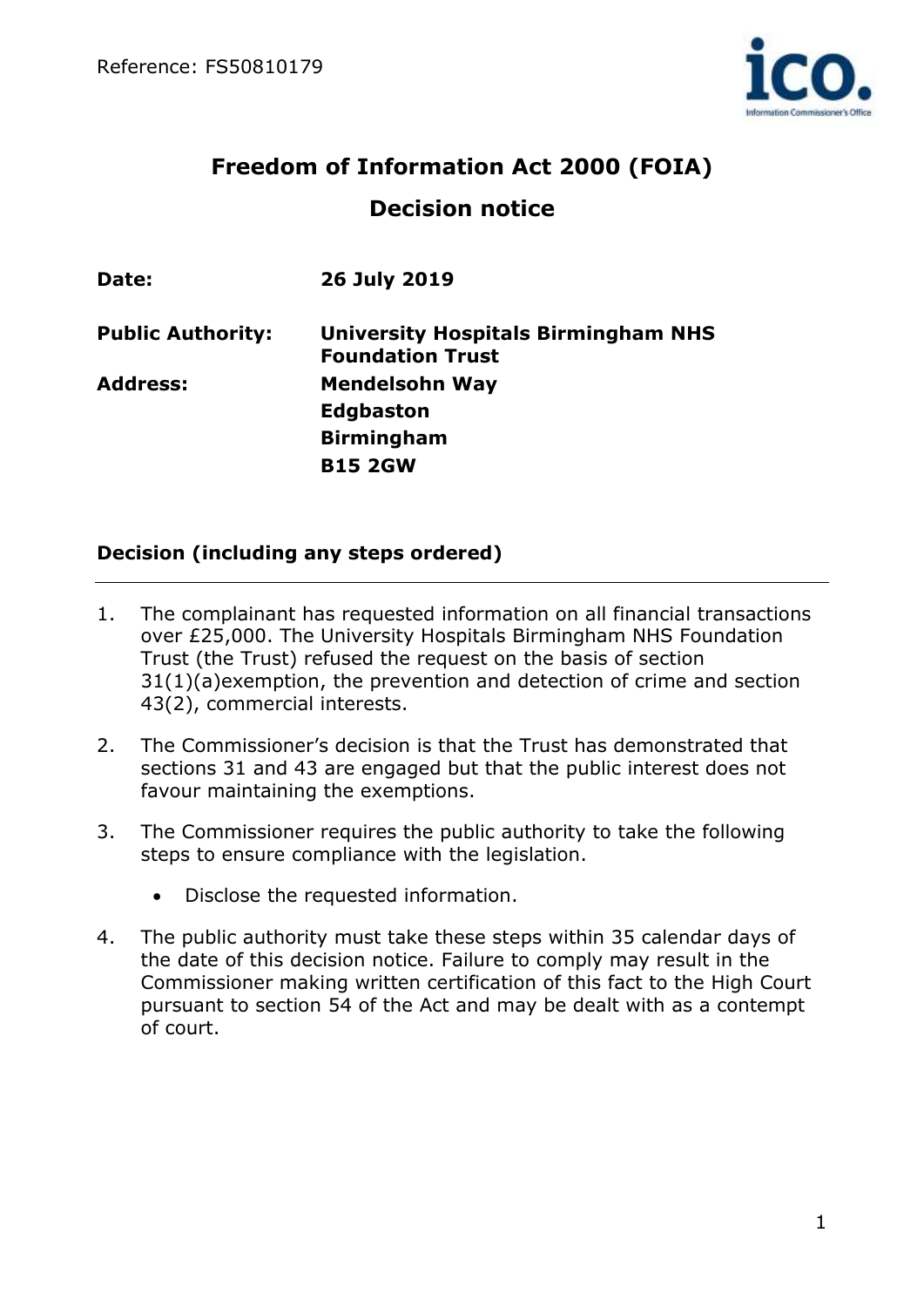

#### **Request and response**

5. On 10 September 2018 the complainant requested the following information:

*'I'm making a request under the Freedom of Information Act (2000) for information on all transactions over £25,000 from April 2014 to August 2018 for University Hospitals Birmingham NHS Foundation Trust. Please provide:*

- *a) the date of transaction b) the value of transaction c) the recipient d) category of the transaction (As a minimum)'*
- 6. On 22 October 2018 the Trust responded. It cited section 43 (commercial interests) to refuse the request.
- 7. The complainant requested an internal review on the same day. She referred to government guidance that applies to the NHS on publishing this data: [https://www.gov.uk/government/uploads/system/uploads/attachment\\_](https://www.gov.uk/government/uploads/system/uploads/attachment_data/file/216668/dh_119742.pdf) [data/file/216668/dh\\_119742.pdf](https://www.gov.uk/government/uploads/system/uploads/attachment_data/file/216668/dh_119742.pdf)
- 8. The Trust sent the outcome of its internal review on 22 November 2018 upholding the decision.

## **Scope of the case**

- 9. The complainant contacted the Commissioner on 21 December 2018 to complain about the way the request for information had been handled.
- 10. During the investigation the Trust informed the Commissioner and the complainant that it now applied an additional exemption - section 31 law enforcement, prevention and detection of crime.
- 11. Therefore the Commissioner considers the scope of her investigation to be to determine if the Trust was entitled to rely upon the exemptions at sections 31 and 43 and if so to determine where the balance of the public interest lies.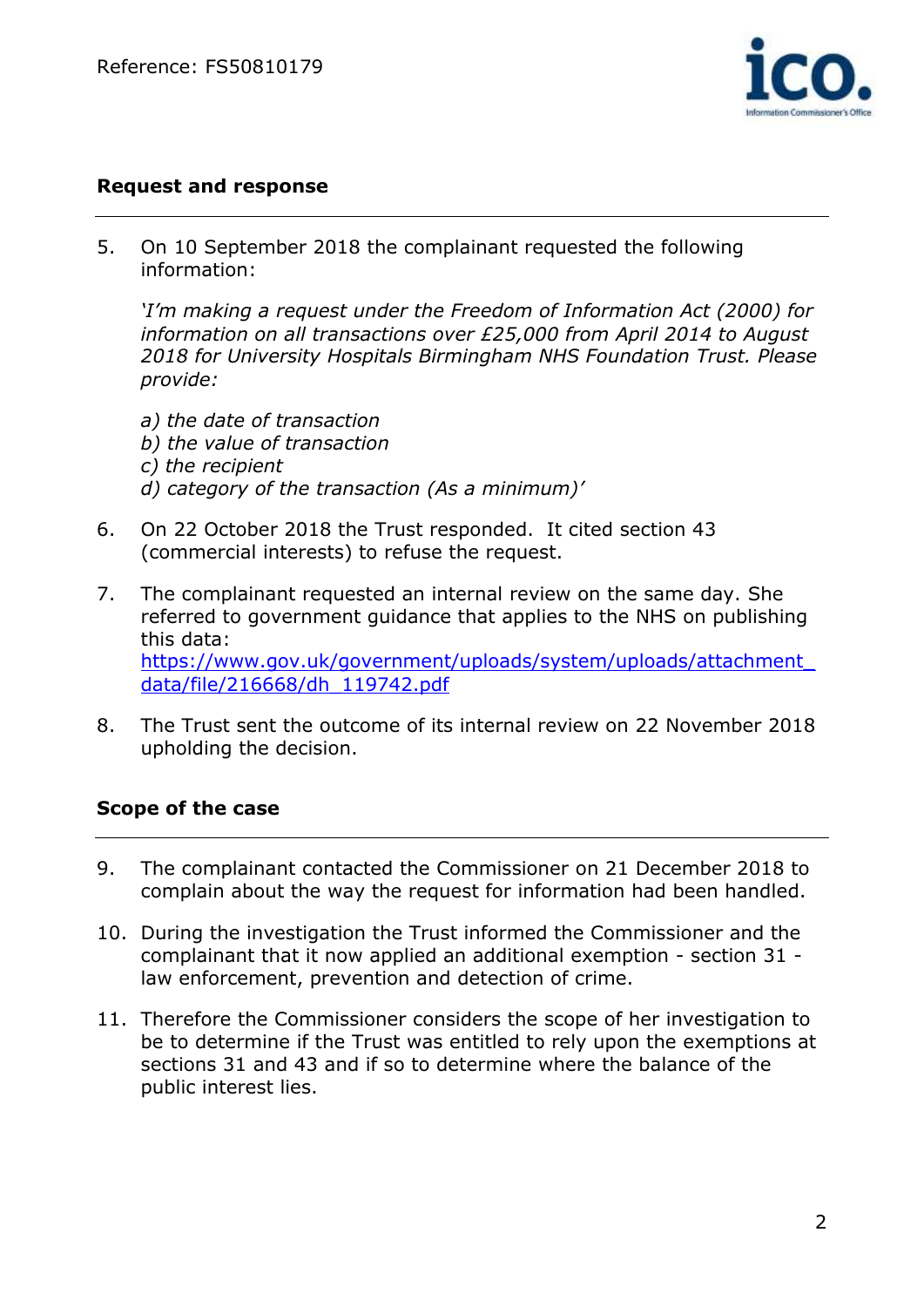

## **Reasons for decision**

#### **Section 31 – law enforcement**

- 12. Section 31 provides a prejudice-based exemption which protects a variety of law enforcement interests. Consideration of this exemption is a two-stage process. Firstly, in order for the exemption to be engaged it must be at least likely that disclosure would prejudice one of the law enforcement interests protected by section 31 of FOIA. Secondly, the exemption is subject to a public interest balancing test. The effect of this is that the information should be disclosed if the public interest favours this, even though the exemption is engaged.
- 13. The Trust has applied section 31(1)(a):

*(1) Information which is not exempt information by virtue of section 30 is exempt information if its disclosure under this Act would, or would be likely to, prejudice—*

*(a) the prevention or detection of crime,'*

- 14. The Trust is concerned that disclosing the requested information increases the risk to the Trust of being targeted for bank mandate fraud (where fraudsters persuade someone in the finance team to change bank account details prior to a payment) and provided the following arguments to the Commissioner.
	- Publishing the requested information (date, value and category of the transaction, as well as details about the recipient) provides an ideal opportunity for fraudsters to replicate such information on a forged invoice in an attempt to defraud the Trust.
	- These fraudulent schemes have been successful in other Trusts, despite staff being trained on data protection and cyber security.
	- The Trust is responsible for some £1.5 billion of public finance and as one of the largest trusts in the country, fraudsters are likely to take a particular interest in the information that is published.
	- Whilst the Trust has suitable control mechanisms (e.g. policies and procedures) in place to prevent any potential fraud, it knows that these cannot provide full protection and believes that the disclosure of the requested information will ultimately increase the prospects of becoming subject to fraudulent attempts.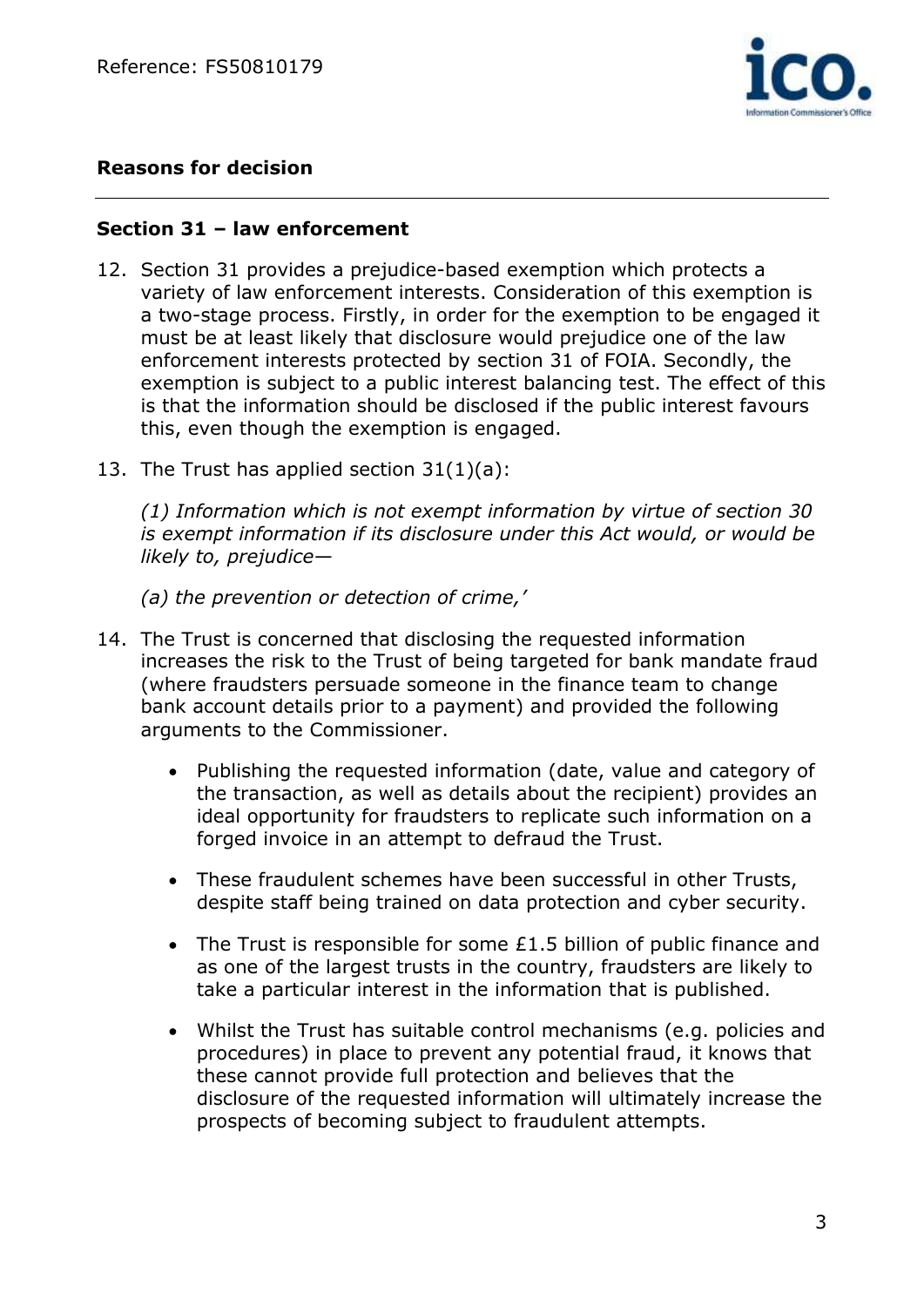

- 15. The Trust went on to provide 2 examples of bank mandate fraud in the NHS:
	- A Trust was defrauded of £900k via bank mandate fraud. A number of Trusts were targeted at the time and each had published details about a significant capital project with the same commercial organisation in the public domain, allowing the fraudsters to pretend to be employees of said organisation, using their letter template, logo and office address details
	- A Trust was defrauded of £157k. The defrauded Trust completed its approved pre-account change checks before initiating the payment. The potential fraud was eventually identified when the change of bank details was noticed by the bank and returned as potentially fraudulent activity. This was confirmed by the supplier and the payment stopped.

#### **Is the exemption engaged?**

- 16. The Commissioner has first considered whether the exemption at section  $31(1)(a)$  was engaged.
- 17. In order for a prejudice based exemption such as that contained within section 31(1)(a) to be engaged, the Commissioner considers that three criteria must be met.
	- Firstly, the actual harm which the public authority alleges would, or would be likely, to occur if the withheld information was disclosed has to relate to the applicable interests within the relevant exemption;
	- Secondly, the public authority must be able to demonstrate that some causal relationship exists between the potential disclosure of the information being withheld and the prejudice which the exemption is designed to protect. Furthermore, the resultant prejudice which is alleged must be real, actual or of substance; and
	- Thirdly, it is necessary to establish whether the level of likelihood of prejudice being relied upon by the public authority is met  $-$  ie, disclosure 'would be likely' to result in prejudice or disclosure 'would' result in prejudice. In relation to the lower threshold the Commissioner considers that the chance of prejudice occurring must be more than a hypothetical possibility; rather there must be a real and significant risk. With relation to the higher threshold, in the Commissioner's view this places a stronger evidential burden on the public authority. The anticipated prejudice must be more likely than not.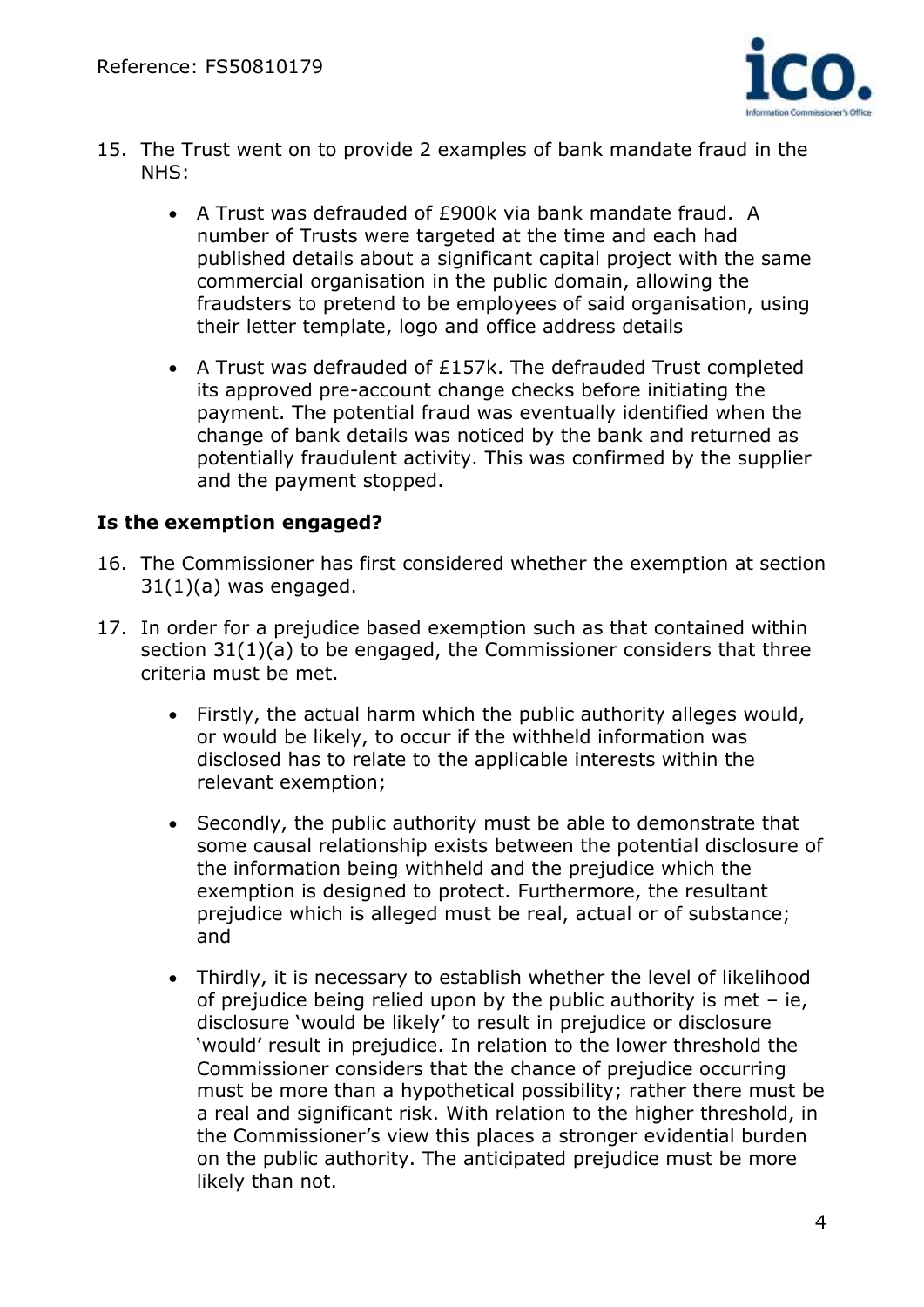

- 18. With regard to the first criterion of the three limb test described above, the Commissioner accepts that the potential prejudice described by the public authority generally relates to the interests which the exemption contained at section 31(1)(a) is designed to protect. Specifically, disclosing this sort of information would provide an easily accessible list of suppliers and payments that could be replicated by fraudsters in attempted bank mandate fraud, and hence would be likely to prejudice the prevention of crime.
- 19. In providing support for the second and third criteria, the Trust provided links to national crime agencies showing an increase in one year of 123% in mandate fraud; how fraudsters use *'the drive towards transparency, improved online information and poor social media security…to assume false identities to conduct bank mandate fraud';* and advice that access to sensitive financial information should be carefully controlled. [\(https://www.actionfraud.police.uk/a-z-of-fraud/mandate](https://www.actionfraud.police.uk/a-z-of-fraud/mandate-fraud)[fraud;](https://www.actionfraud.police.uk/a-z-of-fraud/mandate-fraud) [https://nbcc.police.uk/attachments/bank-mandate-fraud-July-](https://nbcc.police.uk/attachments/bank-mandate-fraud-July-2018%20FINAL%5b1777%5d.pdf)[2018%20FINAL\[1777\].pdf](https://nbcc.police.uk/attachments/bank-mandate-fraud-July-2018%20FINAL%5b1777%5d.pdf) and [https://www.rsmuk.com/news/business](https://www.rsmuk.com/news/business-losses-from-mandate-fraud-double-to-77-million-pounds)[losses-from-mandate-fraud-double-to-77-million-pounds\)](https://www.rsmuk.com/news/business-losses-from-mandate-fraud-double-to-77-million-pounds)
- 20. The Trust also said that its NHS counter fraud specialist (Deloitte) '*advised that the NHS has lost at least £12 million in recent years due to bank mandate fraud.'*
- 21. The Trust stated that this demonstrates that there is a real and significant risk of becoming subject to mandate fraud following disclosure of financial information.
- 22. The Trust accepted that there is a difficulty in 'proving' that it was the published information which caused the fraudster to target particular organisations*, 'the views by the police and national crime agency are clear in their message: The NHS is a target for potential fraudulent activity and all safeguards should be taken to prevent this. 'Proof' of a causal link would only come in the form of a fraudster being caught and admitting it, which has not yet occurred.'*
- 23. Having viewed the withheld information and considered the 2 examples of bank mandate fraud in the NHS (see paragraph 15 above), the Commissioner is satisfied that the prejudice alleged by the public authority is real and of substance, and is prepared to accept that there is a causal relationship between the disclosure of the requested information and an increased risk to the Trust of being targeted for bank mandate fraud, the prejudice which the exemption is designed to protect.
- 24. She must however establish whether disclosure would be likely to result in the prejudice alleged (ie the third criterion).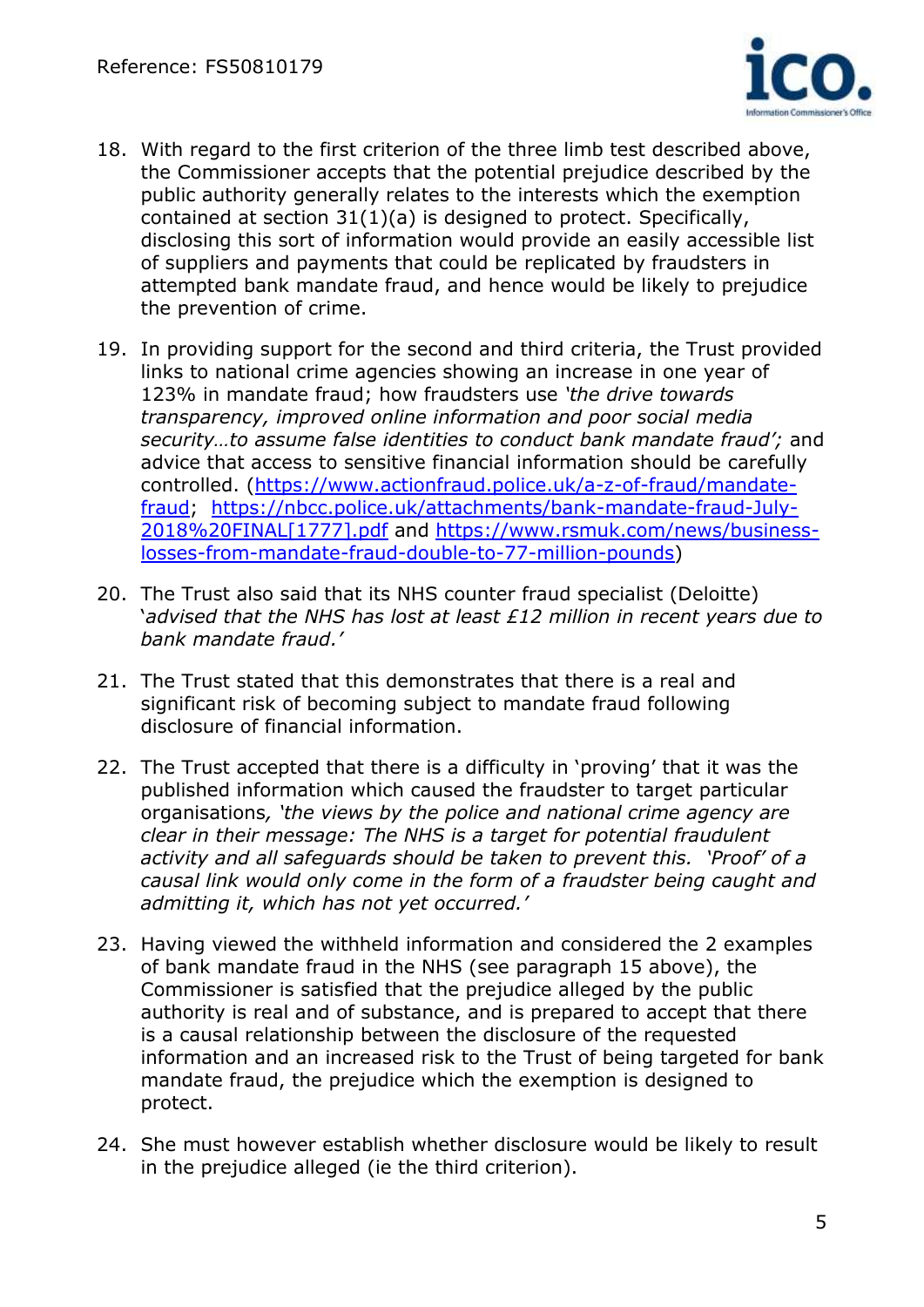

- 25. The Trust has stated that disclosure of this information would be likely to prejudice the prevention or detection of crime, i.e. the lower threshold.
- 26. The Trust explained that *'the price/value is not the key factor…as the risk of criminal activity such as this (fraud) exists for all contracts regardless of their value. We have also reason to believe that some criminals will specifically focus on multiple small transactions in the hope that existing controls are less rigorously deployed.'*
- 27. The Trust also explained that the difficulty in 'proving' something that may happen in the future, if the information were disclosed. '*As an organisation we cannot state a definite 'would' in relation to prejudicial effect as this would mean we had evidence of a crime having been committed based on the information we disclosed, something we could only prove if the criminals were caught and disclosed their strategy to the police or in court.'*
- 28. However, the Trust believes '*there to be clear logical connection between the disclosure and the prejudice in order to engage the exemption.'*
- 29. The Commissioner has examined the withheld information and she accepts it would give a useful indication of the types, frequencies and patterns of financial payments, as well as the details of the individual transactions - financial values, dates, suppliers/recipients and category of product/service. She is satisfied that fraudsters could use this withheld information to attempt bank mandate fraud by forging invoices and diverting payments to their own bank details. She also accepts that the information might be useful to fraudsters when combined with other intelligence (e.g. social media, website information) gathered lawfully or not.
- 30. Consequently, she has concluded that disclosing the withheld information would be likely to pose a real and significant risk of prejudice to the prevention or detection of bank mandate fraud in particular, and crimes more generally.
- 31. Therefore, the public authority was entitled to engage the exemption at section  $31(1)(a)$ .

## **Public interest test**

32. Section 31(1)(a) is a qualified exemption which means that even where the exemption is engaged, information can only be withheld where the public interest in maintaining that exemption outweighs the public interest in disclosure.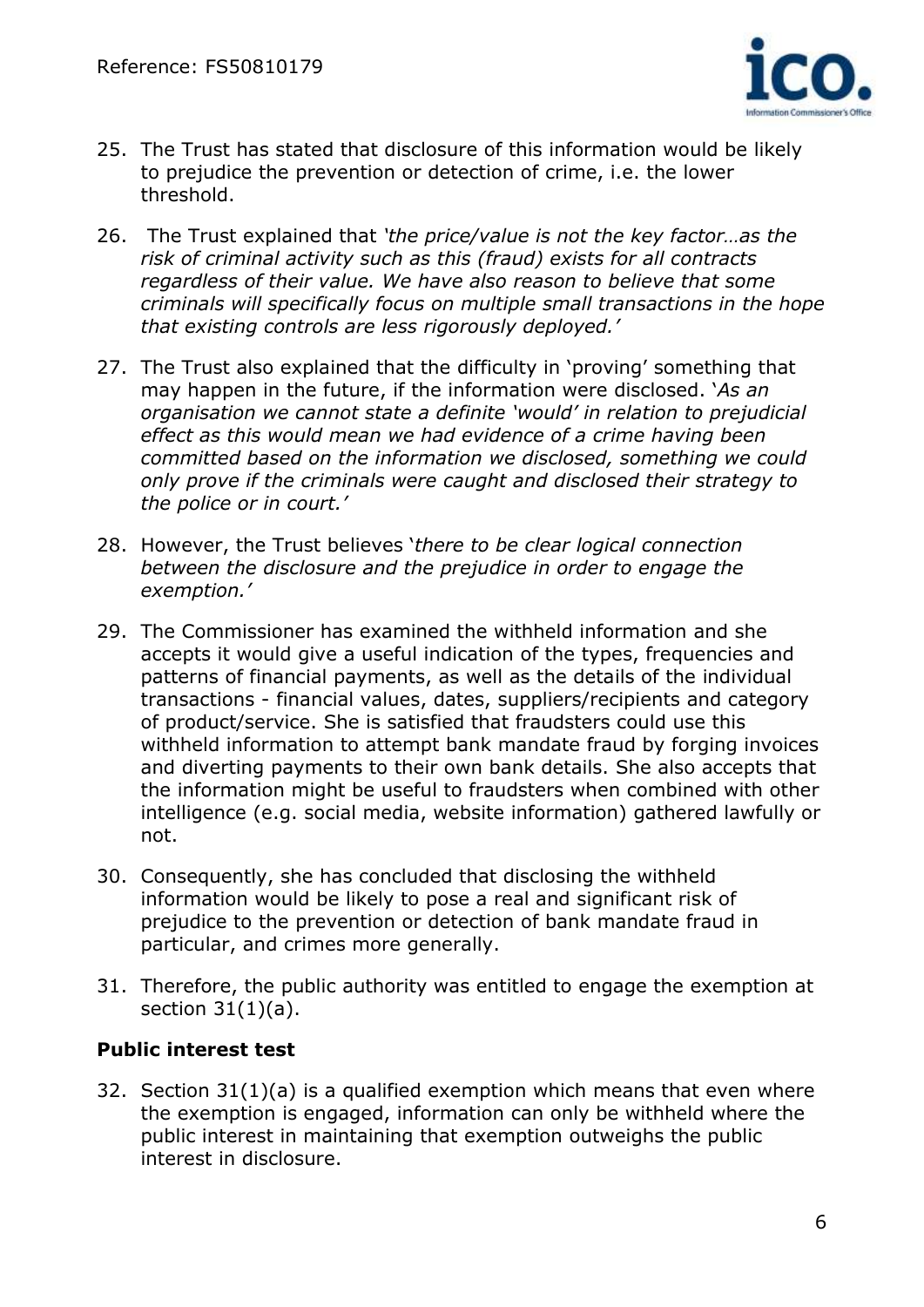

## **Public interest arguments in favour of disclosure**

- 33. The Trust recognises that there is a legitimate public interest in promoting the accountability and transparency of public authorities and to increase the understanding by the public of how public money is spent.
- 34. The complainant argued that '*this information is provided by every other trust and public organisation*' and '*that invoices with sensitive information are usually redacted'*.
- 35. The Commissioner has made her own searches online using the search term 'NHS transactions over £25,000' and found that NHS England and a number of NHS Trusts including the East Cheshire NHS Trust provide monthly lists of financial expenditure over £25,000 that include similar details (date, value, category and recipient) to the FOIA request in this case. [\(https://www.england.nhs.uk/contact-us/pub-scheme/spend/](https://www.england.nhs.uk/contact-us/pub-scheme/spend/) and [http://www.eastcheshire.nhs.uk/Downloads/over%2025k%20FOI/Expen](http://www.eastcheshire.nhs.uk/Downloads/over%2025k%20FOI/Expenditure%20Over%2025K%20March%202018.xlsx) [diture%20Over%2025K%20March%202018.xlsx\)](http://www.eastcheshire.nhs.uk/Downloads/over%2025k%20FOI/Expenditure%20Over%2025K%20March%202018.xlsx)

## **Public interest arguments in favour of maintaining the exemption**

- 36. As regards the public interest in maintaining the exemption the Trust said that there was a public interest in ensuring that it does not lose public money:
	- Disclosure of information into the public domain could result in the loss of public money which could affect the public function of the Trust and limit the services offered to patients.
	- Disclosure of the information could reduce the Trust's ability to negotiate future contracts if commercially sensitive information of suppliers are disclosed or compromised.
	- The Trust were to be the victim of fraud, even on one occasion, this could lead to an increase in attacks.

## **Balance of the public interest arguments**

- 37. The Commissioner considers that there is always some public interest in the disclosure of information. This is because it promotes the aims of transparency and accountability, which in turn promotes greater public engagement and understanding of the decisions taken by public authorities.
- 38. The Commissioner also understands that the Trust wishes to use public funds in the most efficient and safe manner and that there is a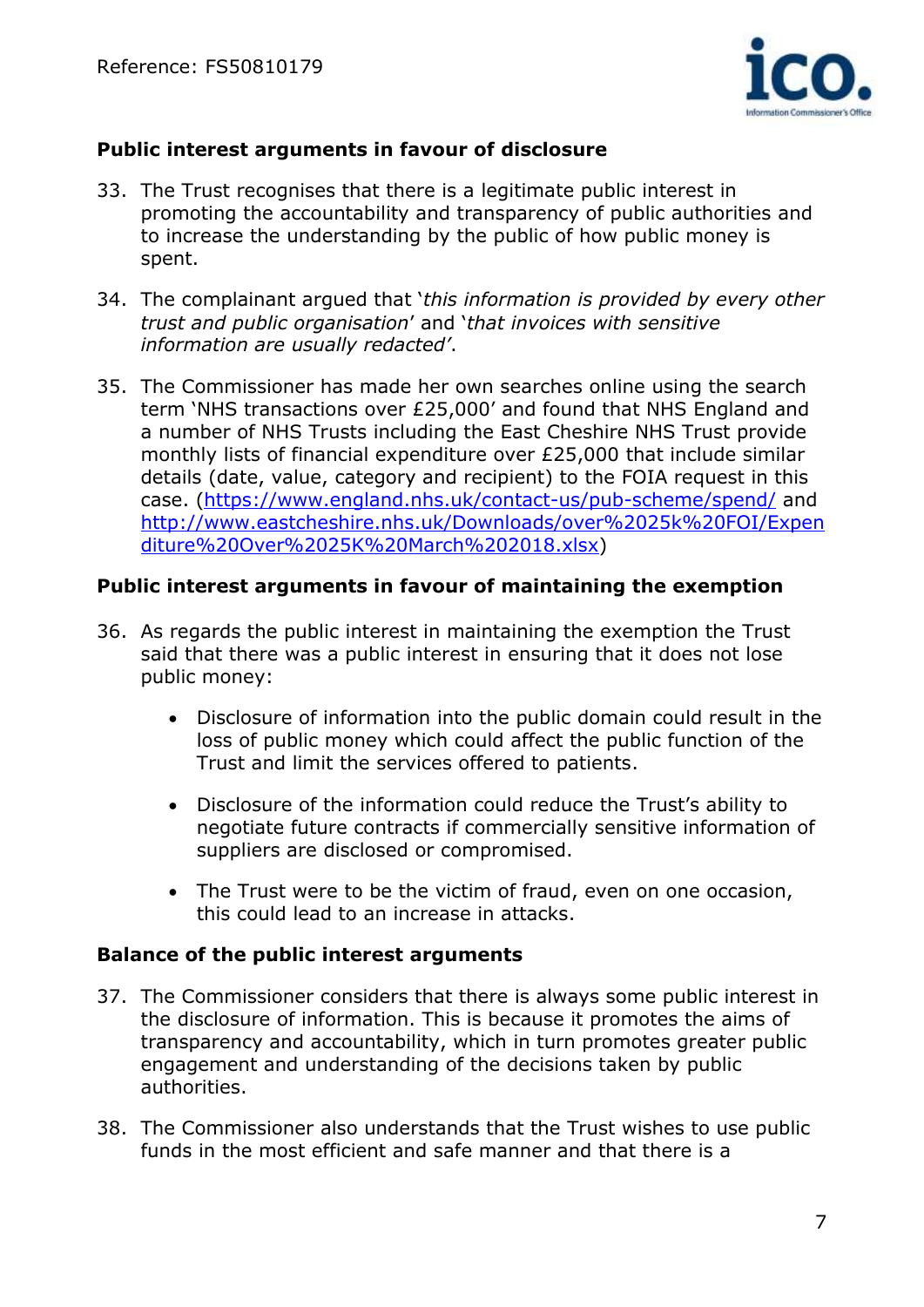

significant public interest in withholding information that may pose an increased risk of fraudulent activity.

- 39. However, the Commissioner notes from the links provided by the Trust that there is considerable awareness and advice on preventing such fraudulent activity. Even with a list of suppliers, the fraudster would need to successfully pretend to be an existing supplier with a new banking facility with a new account number and sort code for the payments.
- 40. The Trust believes that '*the interest in obtaining value for money in its tenders, …and the interest in taking pre-cautionary steps to avoid fraudulent activity outweighs the public interest in promoting accountability and transparency by public authorities for decisions taken by them.*'
- 41. However, the Commissioner considers that the complainant has made a strong case for releasing the information in the public interest, as other NHS Trusts have already done so for a number of years in line with the government's guidance in 2010.
- 42. In reaching a view on where the public interest lies in this case, the Commissioner has taken into account the nature of the withheld information and the representations from both parties.
- 43. The Commissioner accepts there is a legitimate public interest in informing the public about financial transactions over £25,000 and that there is government guidance on how to do this. Balanced against this is the Trust's legitimate concerns over the potential risk to the funds of fraudulent activity if the withheld information is disclosed. The Commissioner considers that this is a clearly reasonable judgement to make. However, as there is already similar information in the public domain and much advice on procedures and policies to avoid the risk of fraudulent activity, the Commissioner concludes that the public interest favours disclosure, even though the exemption at section 31(1)(a) is engaged.
- 44. The Commissioner has gone on to consider the application of section 43.

#### **Section 43(2) - Commercial interests**

45. Section 43(2) of FOIA states that information is exempt if its disclosure would, or would be likely to, prejudice the commercial interests of any person, including the public authority holding it. The exemption is subject to the public interest test which means that even if it is engaged account must be taken of the public interest in releasing the information.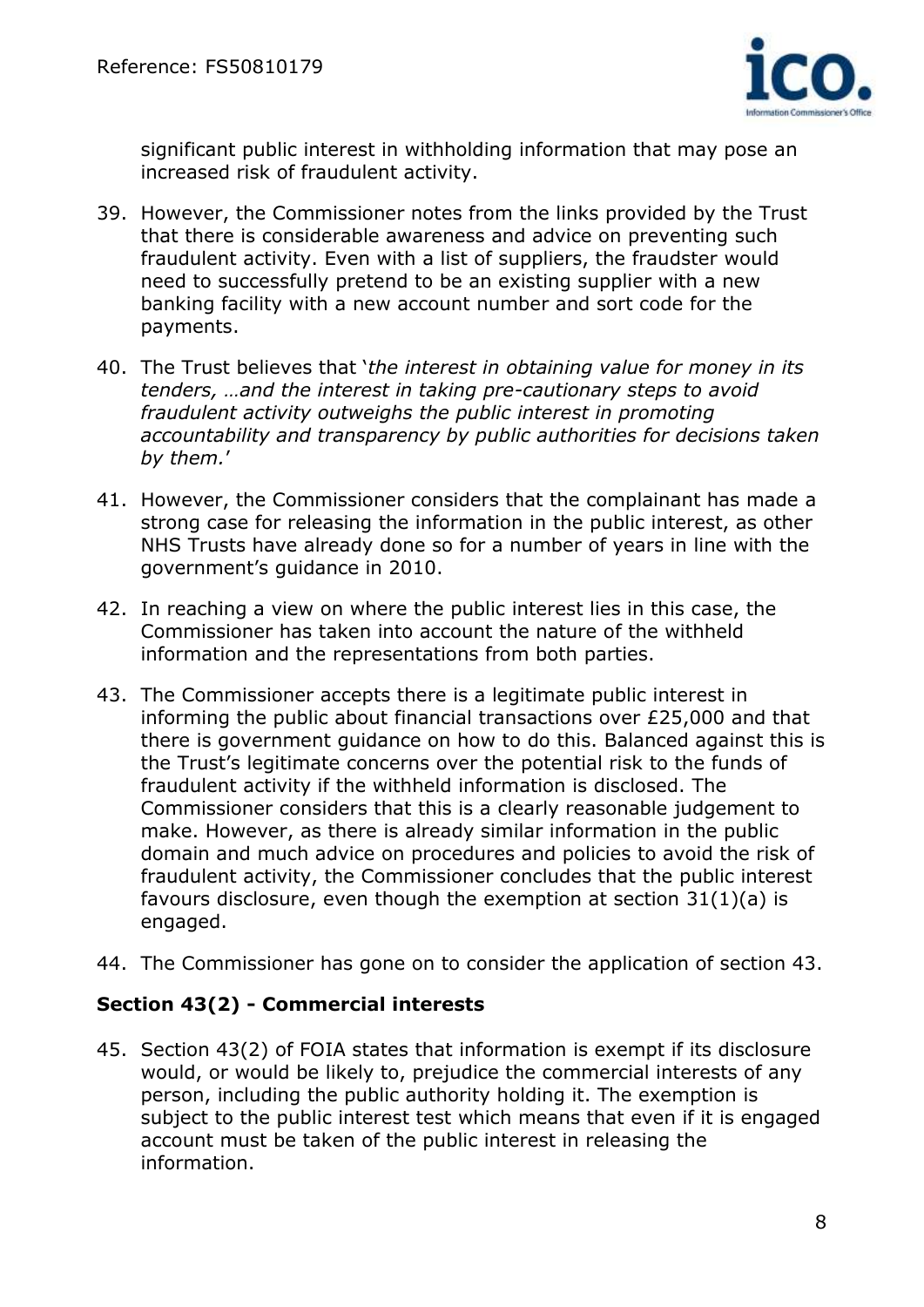

- 46. The exemption can be engaged on the basis that disclosing the information either 'would' prejudice someone's commercial interests, or, the lower threshold, that disclosure is only 'likely' to prejudice those interests. The term 'likely' is taken to mean that there has to be a real and significant risk of the prejudice arising, even if it cannot be said that the occurrence of prejudice is more probable than not.
- 47. For section 43(2) to be engaged the Commissioner considers that three criteria must be met:
	- Firstly, the actual harm which the Trust alleges would be likely to occur if the withheld information was disclosed has to relate to the commercial interests;
	- Secondly, the Trust must be able to demonstrate that some causal relationship exists between the potential disclosure of the information being withheld and the prejudice to those commercial interests; and
	- Thirdly, it is necessary to establish whether the level of likelihood of prejudice being relied upon by the public authority is met, i.e. whether there is a real and significant risk of the prejudice occurring.

#### *Commercial interests*

 $\overline{a}$ 

48. The term 'commercial interests' is not defined in the FOIA. However, the Commissioner has considered the meaning of the term in her awareness guidance on the application of Section 43. This comments that:

*"…a commercial interest relates to a person's ability to participate competitively in a commercial activity, i.e. the purchase and sale of goods or services."*<sup>1</sup>

49. The Trust has explained that it operates in an extremely competitive environment. It engages in the purchases of goods and services to effectively carry out public duties and functions. '*Various suppliers are sourced in order to ensure public money is being spent adequately. It is important to add that the procurement exercise is a cost to both supplier and public authority. The overall transaction value (even without a breakdown) constitutes commercially sensitive information, which if disclosed, is likely to have a significant impact on the Trust's ability to operate in the relevant marketplace.'*

<sup>1</sup> See here: [https://ico.org.uk/media/for](https://ico.org.uk/media/for-organisations/documents/1178/awareness_guidance_5_v3_07_03_08.pdf)[organisations/documents/1178/awareness\\_guidance\\_5\\_v3\\_07\\_03\\_08.pdf](https://ico.org.uk/media/for-organisations/documents/1178/awareness_guidance_5_v3_07_03_08.pdf)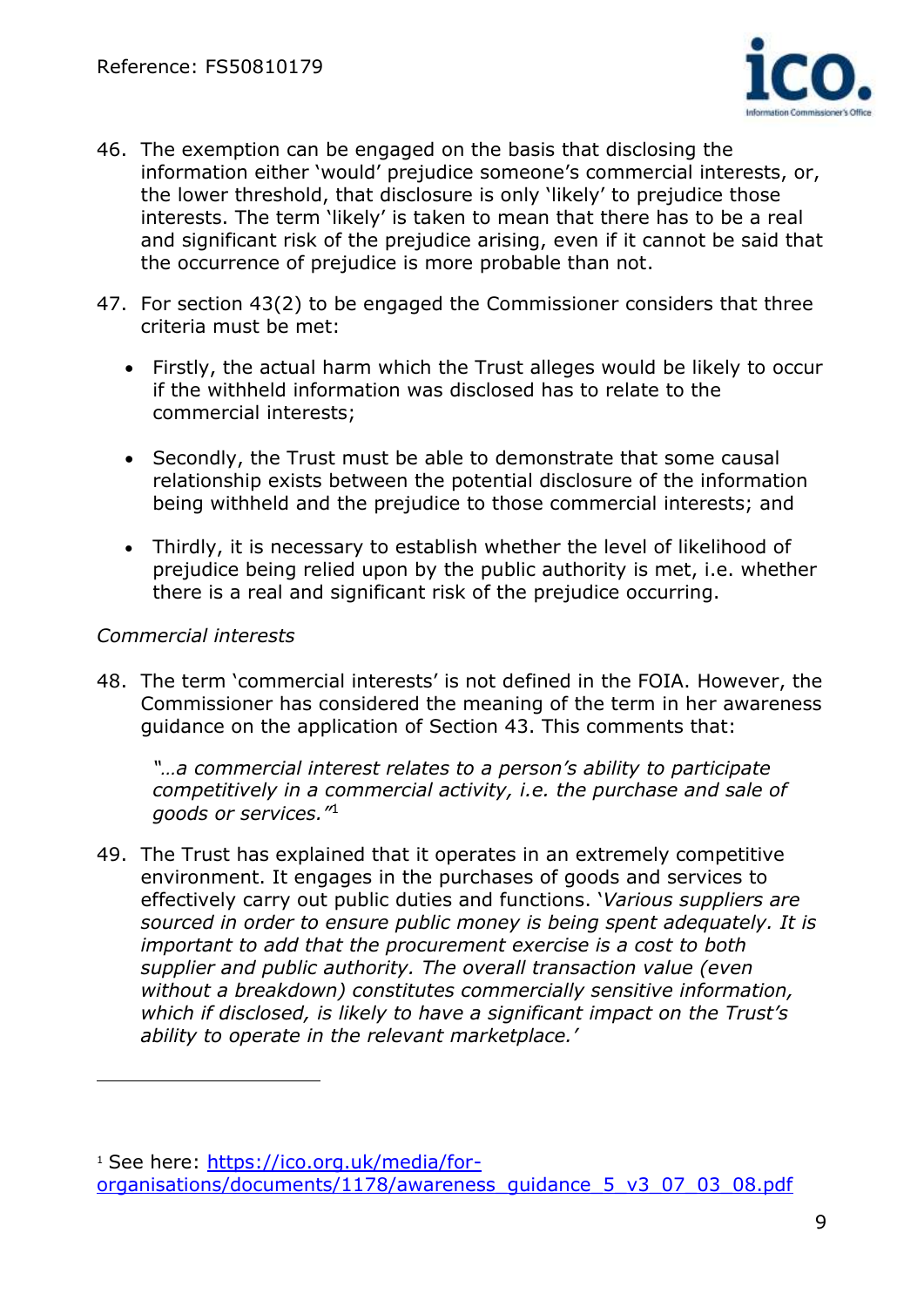

50. The Commissioner is satisfied that the actual harm alleged by the Trust relates to its commercial interests. Accordingly, she is satisfied that the first criterion is met.

#### *Causal link*

- 51. When investigating complaints which involve a consideration of prejudice arguments, the Commissioner considers that the relevant test is not a weak one and a public authority must be able to point to prejudice which is "real, actual or of substance" and to show some *causal* link between the potential disclosure and the prejudice.
- 52. The Trust has provided the Commissioner with details of the way in which it believes its commercial activities would be affected by disclosure of the requested information:
	- It is believed that there is a causal relationship between any potential disclosure and the highlighted prejudice to the commercial interests in running competitive tenders to obtain value for public money and safeguarding/protecting the Trust from fraudulent activities and using public funds in the most efficient and safe manner
- 53. The Commissioner is satisfied that the Trust has provided reasonable arguments to suggest that there is a causal link between the requested information and its commercial interests.

#### *Likelihood of prejudice*

54. In Hogan and Oxford City Council v the Information Commissioner [EA/2005/0026 and 0030] the Tribunal said:

"there are two possible limbs on which a prejudice-based exemption might be engaged. Firstly the occurrence of prejudice to the specified interest is more probable than not, and secondly there is a real and significant risk of prejudice, even if it cannot be said that the occurrence of prejudice is more probable than not."(paragraph 33)

- 55. In this case, the Trust has confirmed that it is relying on the lower threshold to engage the exemption. The Trust has argued that disclosure would be likely to prejudice its own commercial interests and its competitiveness in the commercial environment.
- 56. The Commissioner's view is that "would be likely to" places an evidential burden on the public authority to show that the risk of prejudice is real and significant.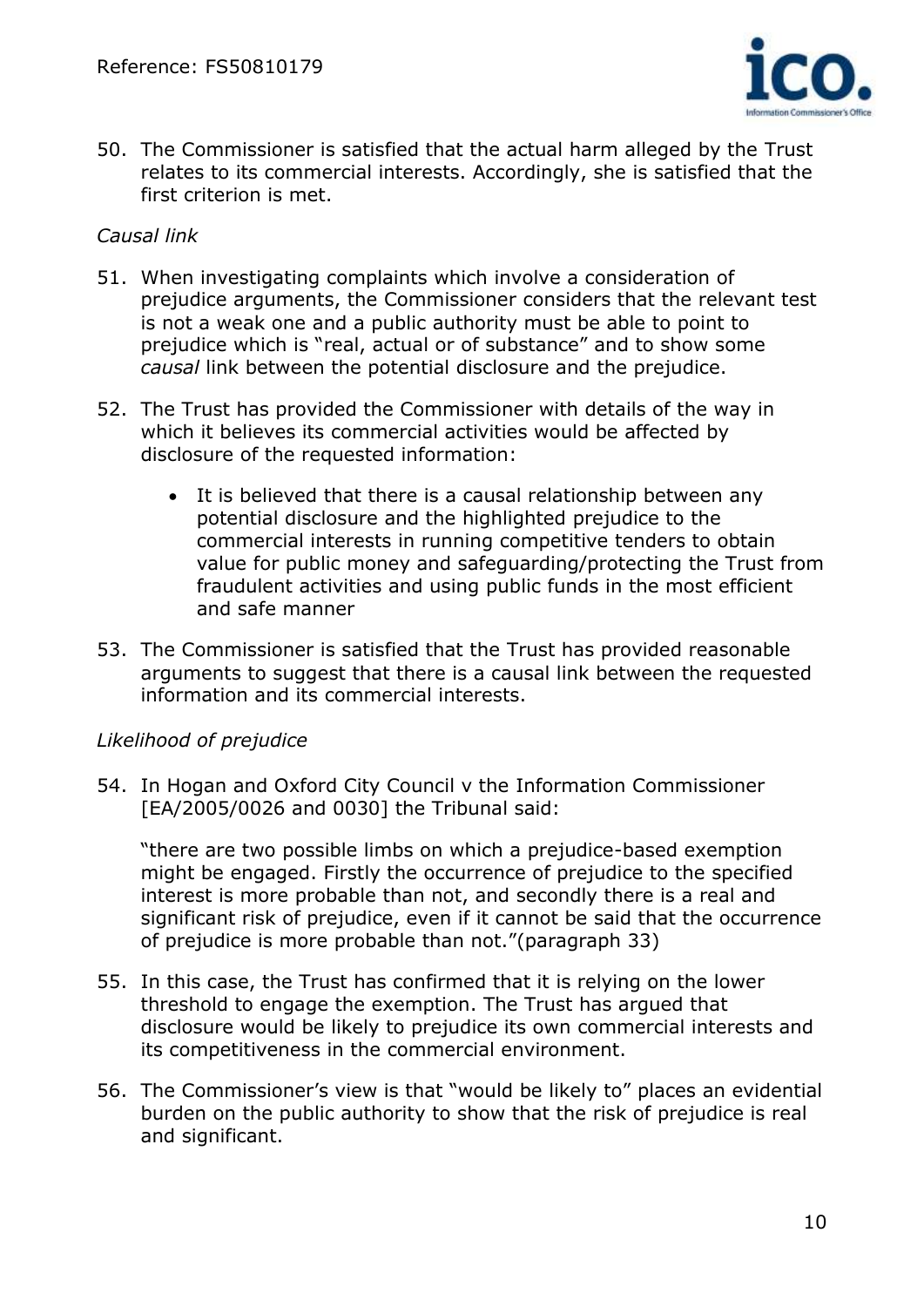

- 57. The Commissioner has seen the withheld information and she is satisfied that it would be of use to a competitor by providing valuable insight into the values of goods supplied to the Trust.
- 58. This is not in itself a reason not to disclose the information under FOIA. However, it does indicate the importance that the Trust attaches to this information and the prejudice that would be caused if it was disclosed.
- 59. For all of these reasons the Commissioner is prepared to accept that the section 43(2) exemption is engaged and therefore has gone on to consider the public interest test.
- 60. As the Trust provided the same public interest arguments for its application of section 43 and section 31(1)(a) the Commissioner will not repeat them here.
- 61. The Commissioner accepts that there is a strong public interest in protecting the commercial interests of companies and ensuring that they are able to compete fairly. Companies should not be disadvantaged as a result of doing business with the public sector. However, the Commissioner is not persuaded by the Trust's arguments that disclosure would result in a real and significant risk of its commercial interests being prejudiced. Therefore, the Commissioner has decided that in all the circumstances of the case, the public interest in maintaining the section 43(2) exemption does not outweigh the public interest in disclosure.